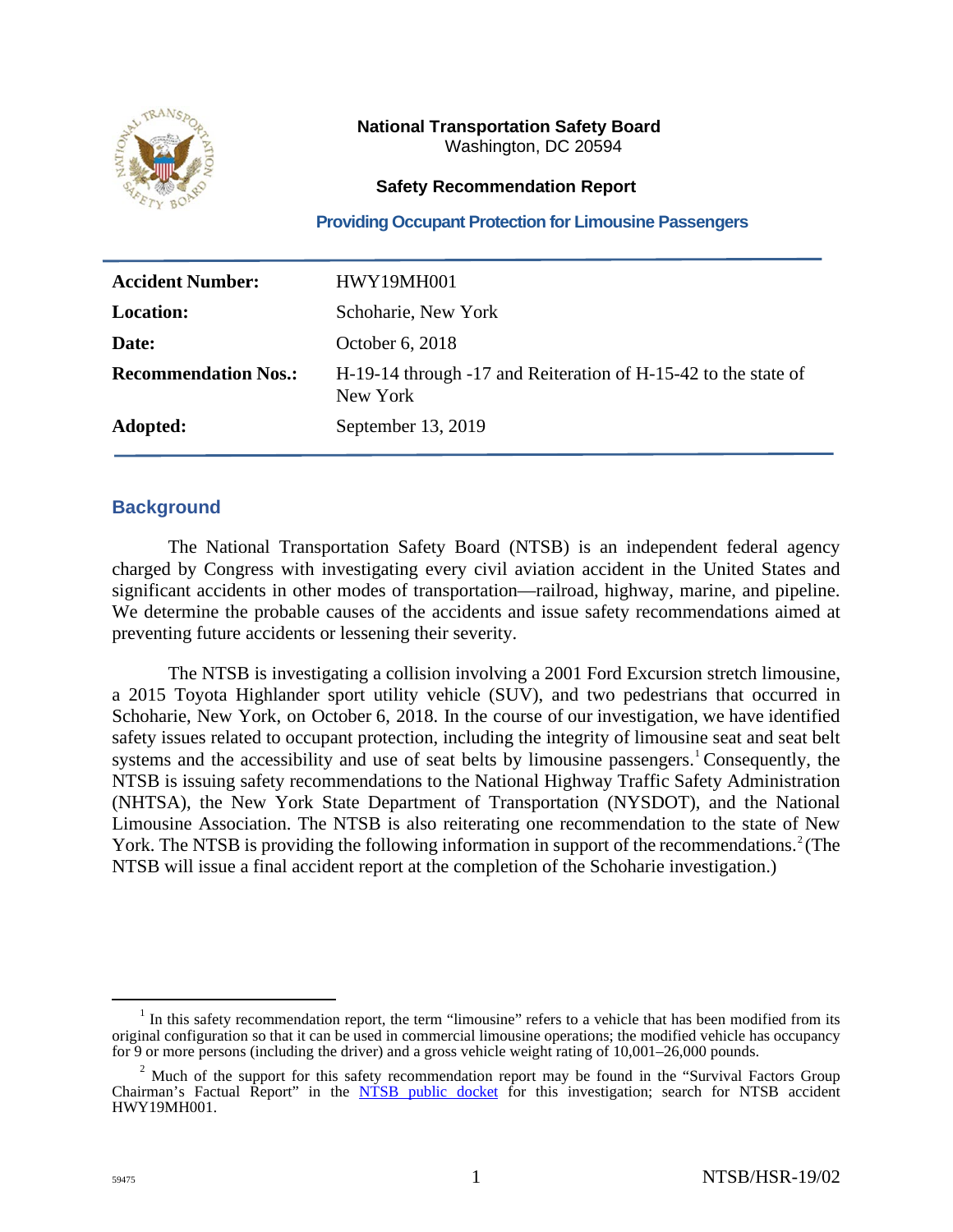## **Schoharie Crash**

On October 6, 2018, about 1:55 p.m. (local time), a 2001 Ford Excursion XLT stretch limousine, operated by Prestige Limousine Chauffeur Service, was traveling south on New York State Route 30 (NY-30) in Schoharie, Schoharie County, New York. The limousine, occupied by a 53-year-old driver and 17 passengers, was traveling from Amsterdam, New York, to Cooperstown, New York, making several scheduled stops en route. As the limousine traveled on NY-30, it approached New York State Route 30A (NY-30A), which forms a T-intersection controlled by a stop sign. The posted speed limit is 50 mph on NY-30 and 55 mph on NY-30A. The limousine did not stop at the stop sign; instead, it crossed the intersection at a speed considerably in excess of the posted limit and entered the paved driveway of a restaurant parking lot. The limousine struck an unoccupied 2015 Toyota Highlander SUV that was parked in a grassy area adjacent to the driveway. Three pedestrians were in the proximity of the SUV; two of these pedestrians were in the SUV's path when the limousine struck it. They were subsequently struck by the SUV and received fatal injuries. The limousine continued across the edge of the parking lot and into a ravine with undergrowth and trees, where it collided with an earthen embankment and came to rest. As a result of the crash, 20 people died, including all 18 limousine occupants and 2 pedestrians.<sup>[3](#page-1-0)</sup>

### **Crash Damage**

As a result of the impacts with the SUV and the embankment, the limousine sustained severe damage to its front end, with greater deformation to the driver's side (see figures 1 and 2). Overall, the left front of the vehicle was displaced rearward by about 60 inches, and the left wheel was moved about 49 inches rearward. The engine was pushed down and rearward toward the driver's footwell, and the steering wheel was pushed rearward and up toward the vehicle roofline. Survival space was compromised for the driver and front passenger areas.<sup>[4](#page-1-1)</sup> Despite the severe damage and intrusion, rear portions of the passenger compartment remained relatively intact, maintaining space for the occupants to survive.

<span id="page-1-0"></span> $3$  The probable cause of this crash will be established in the final accident report.

<span id="page-1-1"></span><sup>&</sup>lt;sup>4</sup> Survival space is the interior portion of a vehicle that maintains livable space during a crash.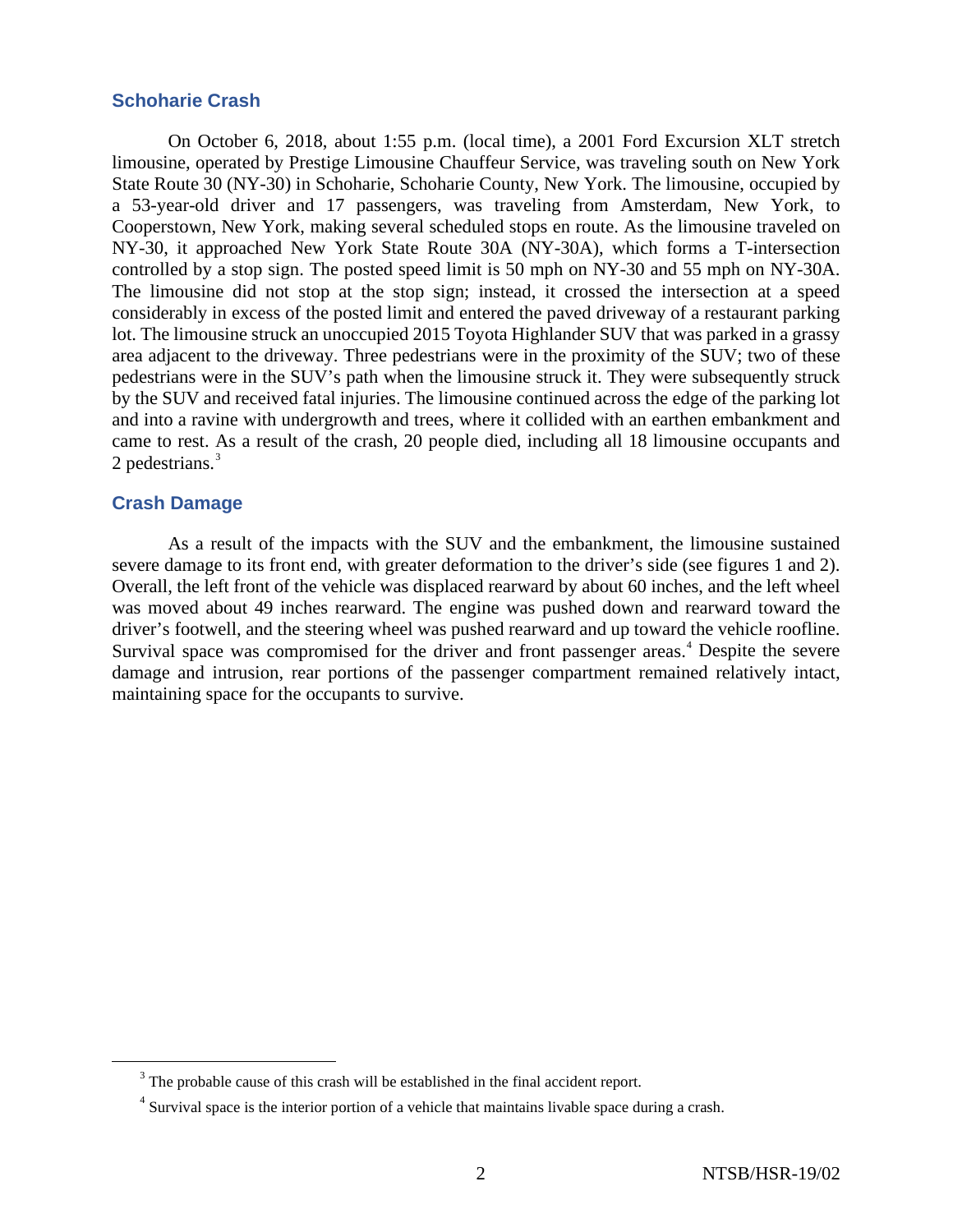

**Figure 1.** Postcrash front view of the 2001 Ford Excursion limousine (not in the crash final rest position).



**Figure 2**. Postcrash passenger side view of the 2001 Ford Excursion limousine (not in the crash final rest position).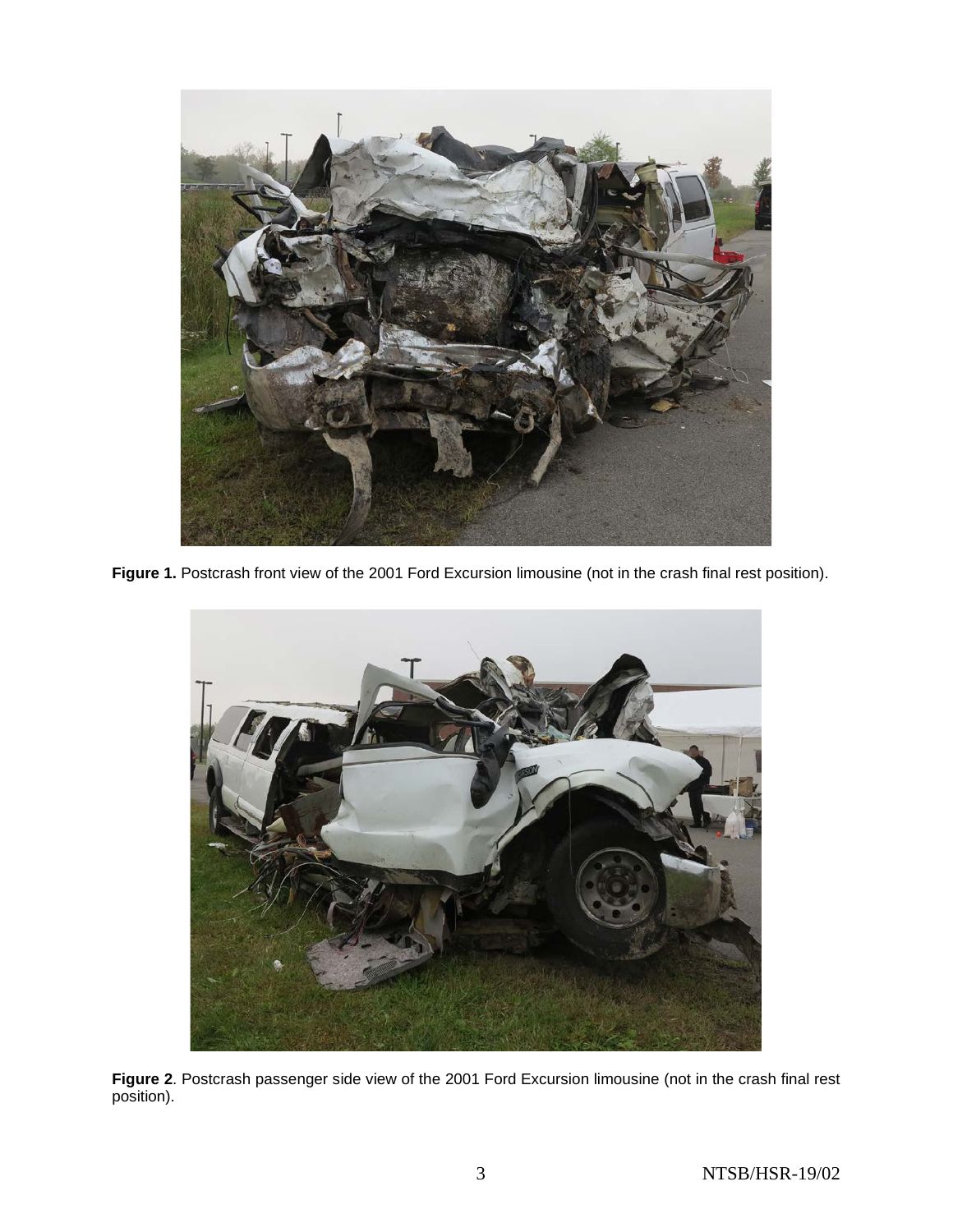### **Vehicle Modifications and Seating Positions**

In early 2001, the firm 21st Century Coachworks in Springfield, Missouri, purchased the Ford Excursion XLT 2001 from the original equipment manufacturer (OEM) and altered it into an Excursion stretch limousine.<sup>[5](#page-3-0)</sup> The alteration process entailed cutting the factory frame of the Excursion and welding an additional 144 inches of frame rail to extend the factory frame rails. The interior of the vehicle was reconfigured with perimeter-style bench seating and entertainment accommodations, as detailed below.

The driver and front passenger seats provided by the OEM were retained, as well as five of the six rear OEM passenger seats. A privacy divider was added between the driver's seat and the passenger compartment. In the stretched portion of the vehicle, a rear-facing bench seat was added, abutting the privacy divider and facing into the passenger compartment (see figure 3). In addition, side-facing bench seats were installed along each side of the compartment, forming a perimeter seating layout (see figures 3 and 4). The side-facing bench seat on the passenger side was shorter than the one on the driver side, and a refreshments bar was installed next to this bench seat and forward of the passenger-side rear door. A small table was also added next to the driver-side side-facing bench seat. The back of the limousine consisted of five Excursion OEM rear seats that faced forward (see figure 4). The OEM seat next to the rear door on the passenger side was removed to allow access to the rear of the passenger compartment.



**Figure 3.** A 2010 photograph of the limousine's interior, looking from the rear of the passenger compartment toward the driver's compartment. The view to the driver's compartment is blocked by a white privacy divider. (Courtesy of the vehicle's previous owner, Advantage Transportation Group)

<span id="page-3-0"></span><sup>5</sup> Title 49 *Code of Federal Regulations* (CFR) Part 567 requires that final-stage manufacturers (manufacturers of a remanufactured vehicle or a vehicle manufactured in two or more stages) complete the vehicle to conform to the applicable standards and that incomplete and intermediate manufacturers provide the appropriate information to enable the final-stage manufacturer to meet applicable standards.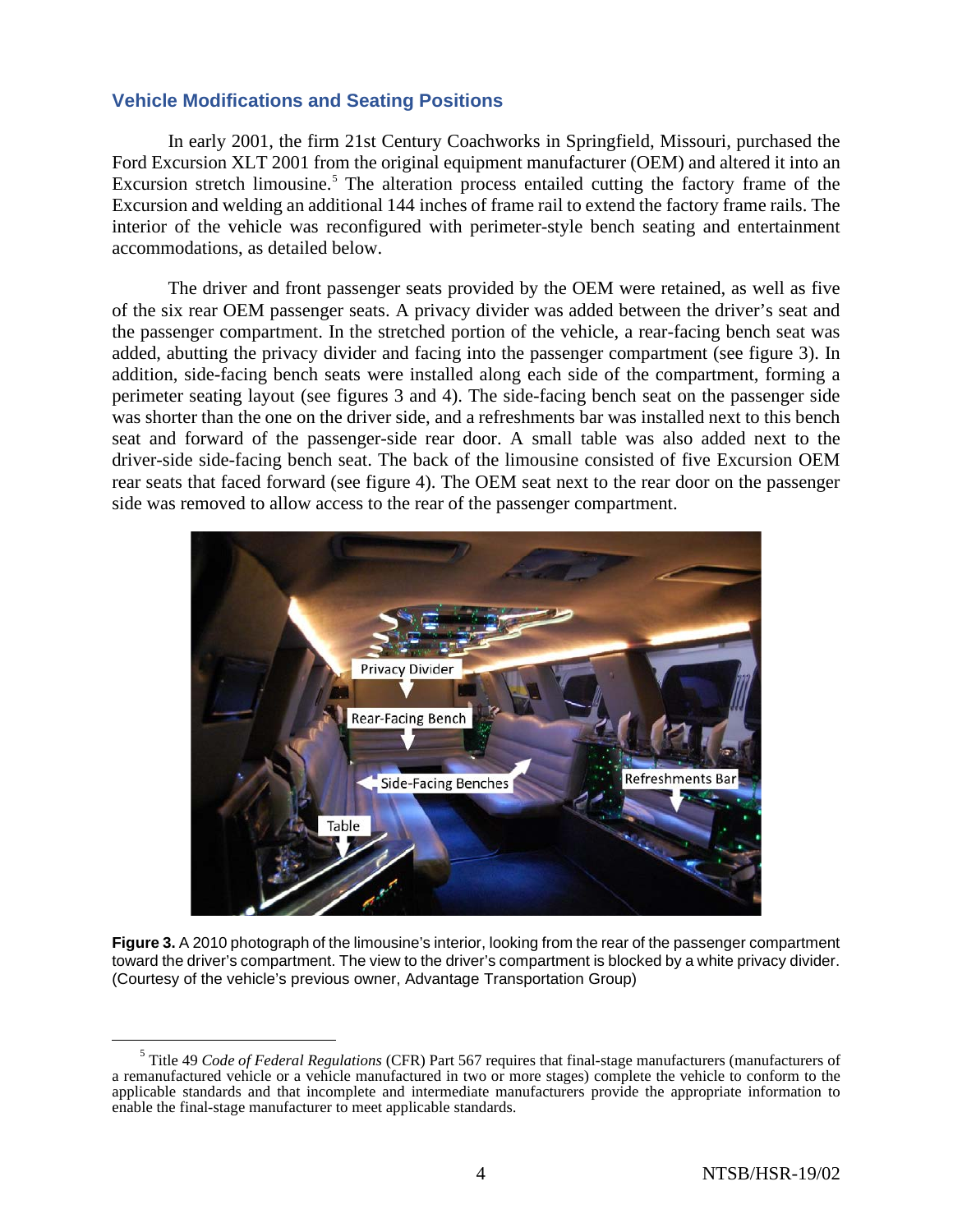

**Figure 4.** A 2010 photograph of the limousine's interior, looking from the front of the vehicle toward the rear of the passenger compartment. (Courtesy of the previous owner, Advantage Transportation Group)

The three non-OEM bench seats were equipped with passenger lap belts; the OEM seats retained their original lap/shoulder belts on the outboard seats and lap belts on the middle seats. According to a NYSDOT vehicle examination report, the vehicle's total seating capacity was 18 occupants. [6](#page-4-0) The NTSB's postcrash inspection of seat belt anchor points indicated 21 belted seating positions in the vehicle. NTSB investigators noted that the seating positions available in the vehicle could range from 18 to 22, depending on how a position is defined.<sup>[7](#page-4-1)</sup> On the day of the crash, all 17 limousine passengers were seated within the passenger compartment. Evidence from first responders and postcrash examinations of victims indicated that none of the passengers were wearing the passenger lap or lap/shoulder belts at the time of the crash.<sup>[8](#page-4-2)</sup>

## **Occupant Survivability**

The Schoharie crash was an extreme event in which the occupants were subject to high crash forces. The NTSB has investigated other limousine crashes, such as those in Elgin, Illinois, and Cranbury, New Jersey, that involved lower crash forces but still resulted in serious injuries

<span id="page-4-0"></span><sup>&</sup>lt;sup>6</sup> See the driver/vehicle examination report in "Previous Owner NYDOT Limo Inspections" in the NTSB public [docket](https://www.ntsb.gov/investigations/SitePages/dms.aspx) for this investigation; search for NTSB accident HWY19MH001.

<span id="page-4-2"></span><span id="page-4-1"></span> $<sup>7</sup>$  Different approaches may be used for determining seating positions, which accounts for the wide range of</sup> possible seating capacity numbers. For more information, see the "Survival Factors Group Chairman's Factual Report" in the **NTSB** public docket for this investigation; search for NTSB accident HWY19MH001.

<sup>&</sup>lt;sup>8</sup> Victim condition information to date is based on communication with the local medical examiner.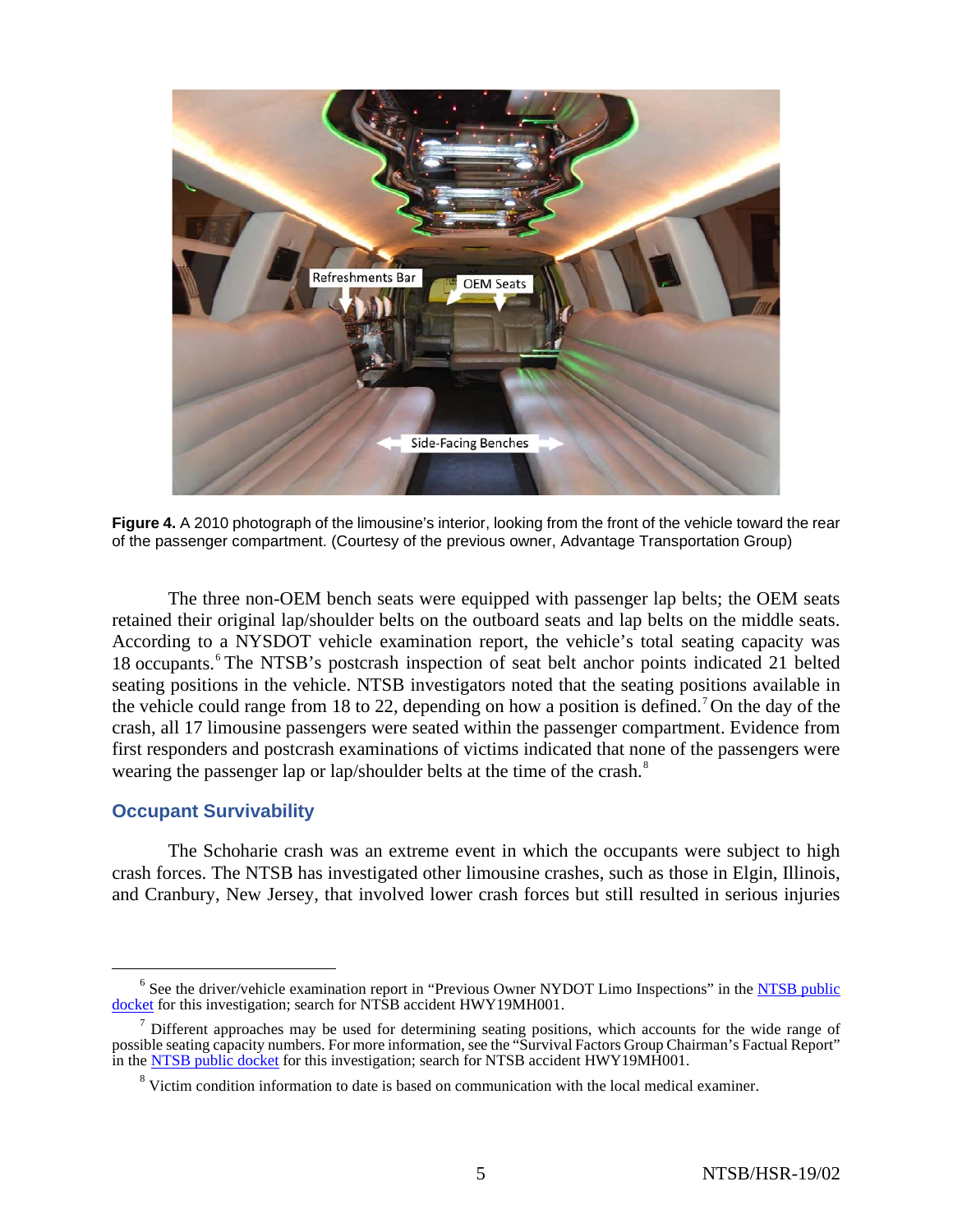and fatalities. <sup>[9](#page-5-0)</sup> In all these crashes, properly designed and installed seats and seat belt systems (and seat belt use) had the potential to mitigate injuries and increase survivability.

Surviving a crash requires three basic components, sometimes described as a "chain of survivability." First, the occupant survival space must remain intact and not be compromised by intrusion; second, the crash impact loading (crash forces) experienced by the occupants must be within survivable limits; and third, the postcrash environment must remain survivable for evacuation.<sup>[10](#page-5-1)</sup> Because there were no issues related to postcrash survival, such as fire, this report focuses on occupant survival space and crash impact loading.

### *Occupant Survival Space*

This crash resulted in the complete loss of occupant survival space for the driver and front passenger seats, and partial intrusion into the left front corner of the passenger compartment. Figure 5 shows a driver-side and overhead view of the limousine created by 3D scans of the vehicle, with line drawing overlays. The overhead scan uses a "slice" just above the floor of the vehicle. The line drawings of the front of the limousine were reconstructed from drawings provided by Ford Motor Company and estimates of the limousine's precrash dimensions. Portions of both views have a yellow outline that roughly represents the original structure of the limousine before the crash. The red-shaded areas represent the approximate region of intrusion and compromised survival space. The green-shaded areas highlight the portion of the limousine that remained relatively intact and where survival space was maintained.

The limousine driver was wearing his lap/shoulder belt at the time of the crash and his air bag deployed; however, the driver's compartment had a complete loss of survival space. Therefore, the NTSB concludes that the crash was not survivable for the limousine driver. There was also intrusion into the passenger seats immediately behind the privacy divider. Specifically, the passengers seated in these rear-facing seats and in the forward portion of the side-facing bench seat on the driver's side (a portion of the red-shaded areas in figure 5) were at risk of fatal injuries from intrusion and the vehicle crush that compromised the driver's compartment. A large portion of the limousine's passenger compartment, identified in the green-shaded areas of figure 5, was not compromised by intrusion and retained survival space.

<span id="page-5-0"></span> $9<sup>9</sup>$  (a) In the Elgin crash, a 1998 Lincoln Town Car stretch limousine collided with a highway crash attenuator and concrete barrier while traveling east on Interstate 90 in Elgin Township, Illinois. The estimated impact speed was 60– 65 mph. The limousine driver and four of the six passengers sustained serious injuries, one passenger died, and one suffered minor injuries. For more information, see th[e NTSB public docket](https://www.ntsb.gov/investigations/SitePages/dms.aspx) for the Elgin, Illinois, investigation; search for NTSB accident HWY16FH008. (b) In the Cranbury crash, a truck-tractor semitrailer was traveling north on Interstate 95 when it encountered traffic that had slowed to less than 10 mph along a construction corridor. The truck struck the left rear of a slowly moving limo van, resulting in a series of impacts. The limo van came to rest overturned on its left side across the center lane. Twenty-one people in six vehicles were involved in the crash. One limo van passenger died on scene, and four other limo van passengers were seriously injured. For more information, see *Multivehicle Work Zone Crash on Interstate 95, Cranbury, New Jersey, June 7, 2014*, NTSB/HAR-15/02 (Washington, DC: NTSB, 2015).

<span id="page-5-1"></span><sup>&</sup>lt;sup>10</sup> See D. F. Shanahan, <u>"Human Tolerance and Crash Survivability"</u> (paper presented at North Atlantic Treaty Organization Research and Technology Organization lecture series "Pathological Aspects and Associated Biodynamics in Aircraft Accident Investigation" in Madrid, Spain, October 2004, and Königsbrück, Germany, November 2004, sponsored by Human Factors and Medicine Panel), RTO-EN-HFM-113: 6-1–6-15.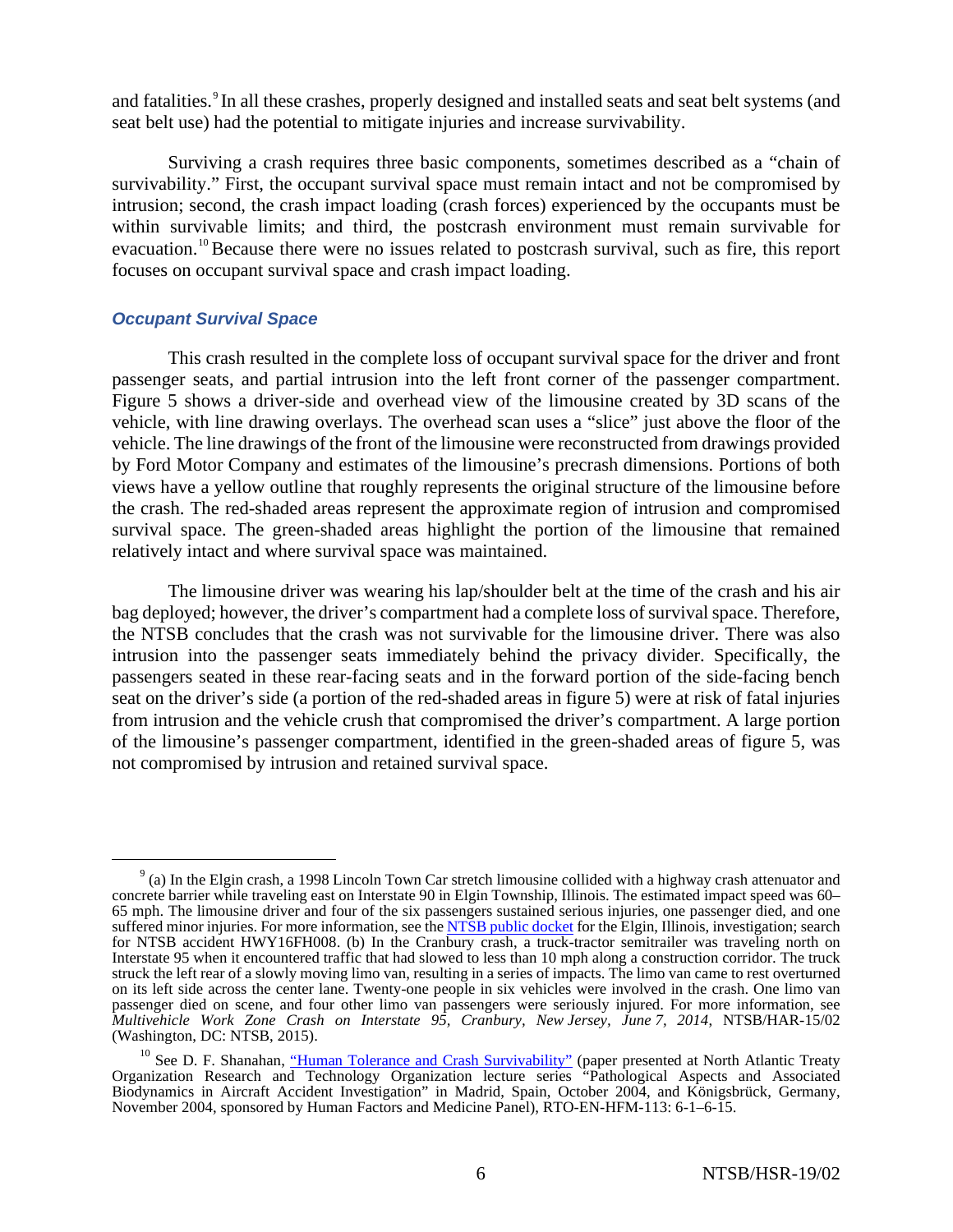

**Figure 5.** Top image shows side view postcrash 3D image of the limousine with an overlaid reconstruction of the vehicle's precrash structure. Bottom image shows overhead view of postcrash 3D image of the limousine with an overlaid reconstruction of the vehicle's precrash structure.

## *Crash Impact Loading*

The next step in the survivability chain is determining whether the occupants could survive the crash impact loading. Even in severe collisions such as this one, properly designed seats and seat belt systems have the potential to mitigate injuries and improve the chance of survival when occupant survival space is retained.<sup>[11](#page-6-0)</sup> In addition, seat integrity and seat belt design should work in synchrony to minimize the impact loading experienced by occupants.

The *Federal Motor Vehicle Safety Standards* (FMVSSs) provide minimum performance specifications for vehicle systems and equipment based on vehicle type, configuration, and date of manufacture.<sup>[12](#page-6-1)</sup> The crash limousine was originally manufactured as an SUV with a gross vehicle weight rating (GVWR) of 8,600 pounds. Although there is no evidence that the vehicle was

<span id="page-6-0"></span><sup>&</sup>lt;sup>11</sup> Refer to the "Survival Factors Group Chairman's Factual Report" in the **NTSB** public docket for this investigation; search for NTSB accident  $HW\bar{Y}19MH001$ . It cites studies indicating the opportunity for occupants to survive very severe impacts. One road study characterized survival with serious injury in frontal collisions with velocity changes (analogous to hitting a rigid wall) of over 60 mph. Another study illustrated the capabilities of racing cars with excellent restraints and vehicle design that allowed drivers to survive, without significant injury, crashes with velocity changes as high as 60 to 70 mph.

<span id="page-6-1"></span> $12$  See Title 49 CFR Part 571.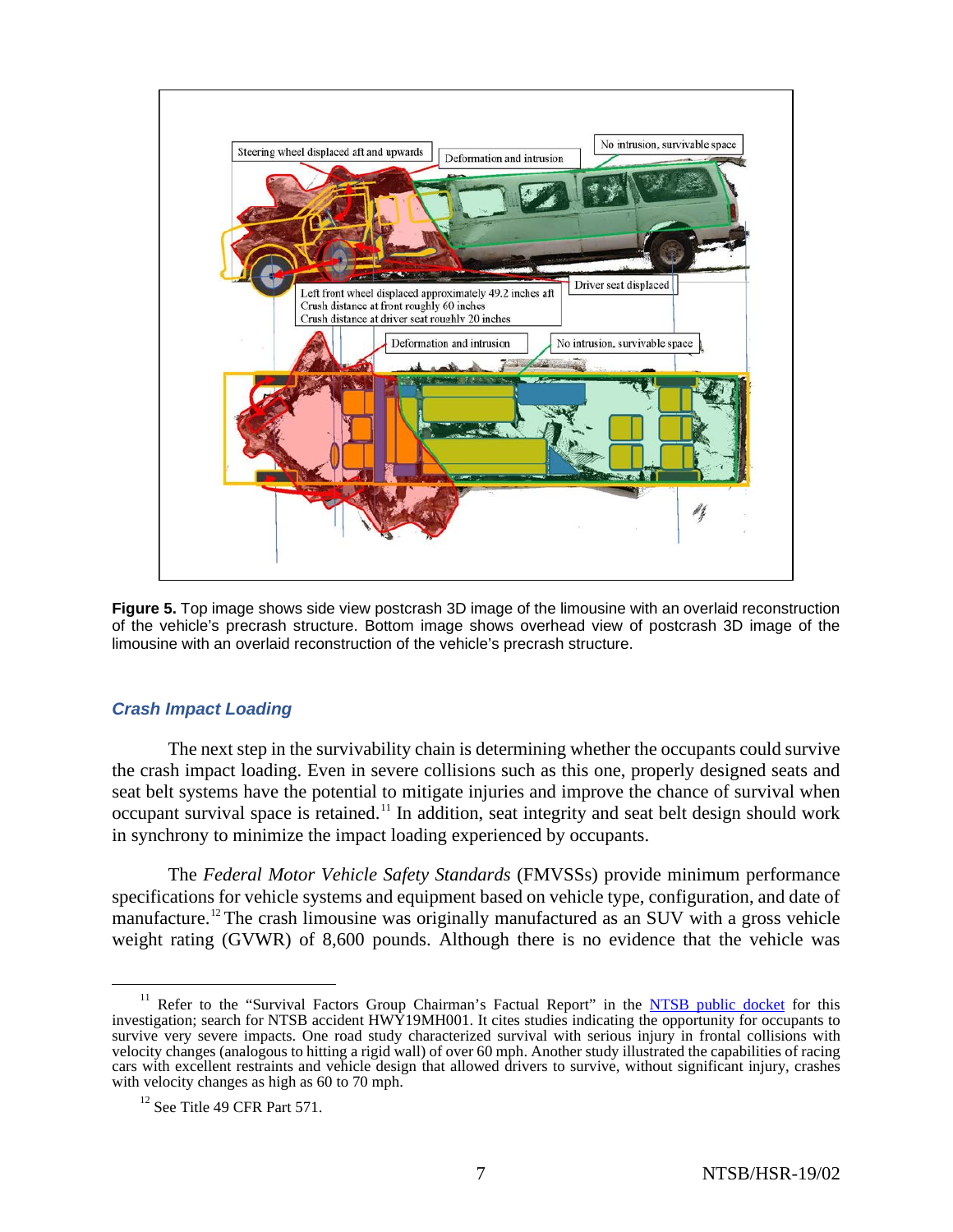certified with a new GVWR when it was modified into a limousine, it was recorded as having a weight of 13,080 pounds during NYSDOT inspections conducted on July 30, 2014; January 8, 2015; and June 15, 2015. This weight change moved the vehicle into the FMVSS classification category of a midsize bus (GVWR of 10,001–26,000 pounds). Passenger seats in vehicles in this category, including the Schoharie limousine, are not subject to some vehicle safety occupant, seat, and seat belt standards that apply to other classes of vehicles, including occupant protection for rear passenger seats.<sup>[13](#page-7-0)</sup> Consequently, the alteration of the vehicle removed the federal safety standard requirements for all of the seats and seat belts in the passenger compartment.<sup>[14](#page-7-1)</sup>

**Seat Integrity.** Postcrash examination of the limousine's non-OEM bench seats showed that the seat frames were constructed from welded square tubular steel and were attached to the floor using individual screws that were mounted through the metal seat anchor straps.<sup>[15](#page-7-2)</sup> During the crash sequence, the side- and rear-facing bench seats failed in the direction of the crash forces. The seat cushions separated from the seat frames, and the seat frames separated from their anchorage points, collapsed, and were displaced forward toward the passengers and the privacy divider.<sup>[16](#page-7-3)</sup> The mounting holes in the seat frame anchor straps were elongated, which released the screws that anchored the seat straps to the floor. (See figure 6.) Therefore, the strength of the non-OEM side- and rear-facing bench seats and their anchorages was inadequate to keep them secured to the floor during the collision, even without the additional loading that would have occurred with belted passengers. In contrast, the rear OEM seats remained attached to the floor and intact, despite experiencing some damage.<sup>[17](#page-7-4)</sup> (See figure 7.)

<span id="page-7-0"></span><sup>&</sup>lt;sup>13</sup> FMVSS 208 provides the overall requirements for occupant crash protection, while FMVSS 207 establishes specific requirements for seating systems; FMVSS 209, for seat belt assemblies; and FMVSS 210, for seat belt anchors. If a vehicle is not subject to FMVSS 208, it may also not be subject to FMVSS 207, 209, and 210. In this case, the standards specified in FMVSS 207, 208, 209, and 210 were not required for the rear passenger seats added during the modification of the Schoharie crash limousine.

<span id="page-7-1"></span> $14$  (a) Title 49 CFR 571.207 establishes requirements for seats, their attachment assemblies, and their installation to minimize the possibility of their failure by forces acting on them as a result of vehicle impact. (b) Title 49 CFR 571.208 specifies performance requirements for the protection of vehicle occupants in crashes. The purpose of this standard is to reduce vehicle occupant deaths and the severity of injuries by specifying vehicle crashworthiness requirements in terms of forces and accelerations measured on anthropomorphic dummies in test crashes, and by specifying equipment requirements for active and passive restraint systems. (c) Title 49 CFR 571.209 specifies performance requirements for seat belt assemblies. (d) Title 49 CFR 571.210 specifies performance requirements for seat belt assembly anchorages. The purpose of this standard is to establish requirements for seat belt assembly anchorages to ensure their proper location for effective occupant restraint and to reduce the likelihood of their failure.

<span id="page-7-2"></span><sup>&</sup>lt;sup>15</sup> The anchor straps appeared to be made from commonly available, thin steel, pipe-hanging strap. The installation of the bench seat frame and anchorage was not consistent with the methods used for the dynamic load environment of a motor vehicle.

<span id="page-7-3"></span><sup>&</sup>lt;sup>16</sup> Although the crash impact was severe, because the passengers were not using their lap belts, the loads placed on the side- and rear-facing bench seats were greatly reduced, which means that those seats would have been even more likely to fail had the passengers been using the belts.

<span id="page-7-4"></span><sup>&</sup>lt;sup>17</sup> Both the OEM and non-OEM seats sustained deformation from being struck by the unrestrained passengers, and the last row of OEM seats sustained damage from being struck by a vehicle battery stored in the cargo compartment.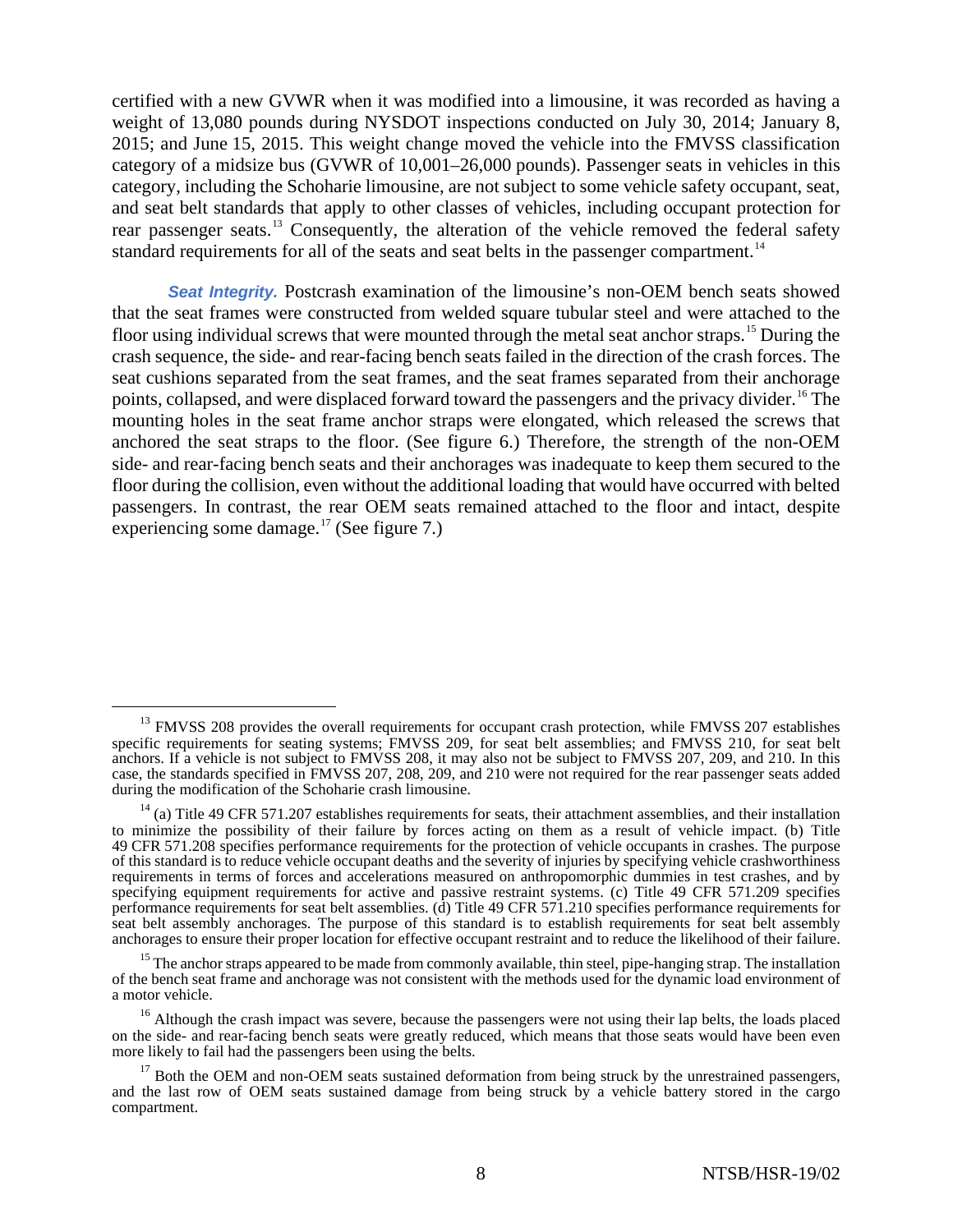

**Figure 6**. Right-side bench seat frame, with a closeup view of the damage to the seat frame anchor strap.



**Figure 7**. The rear OEM seats, which were deformed during the crash but remained structurally intact and attached to the floor. (Although the seat belts appear latched in this photograph, they were not found fastened after the crash.)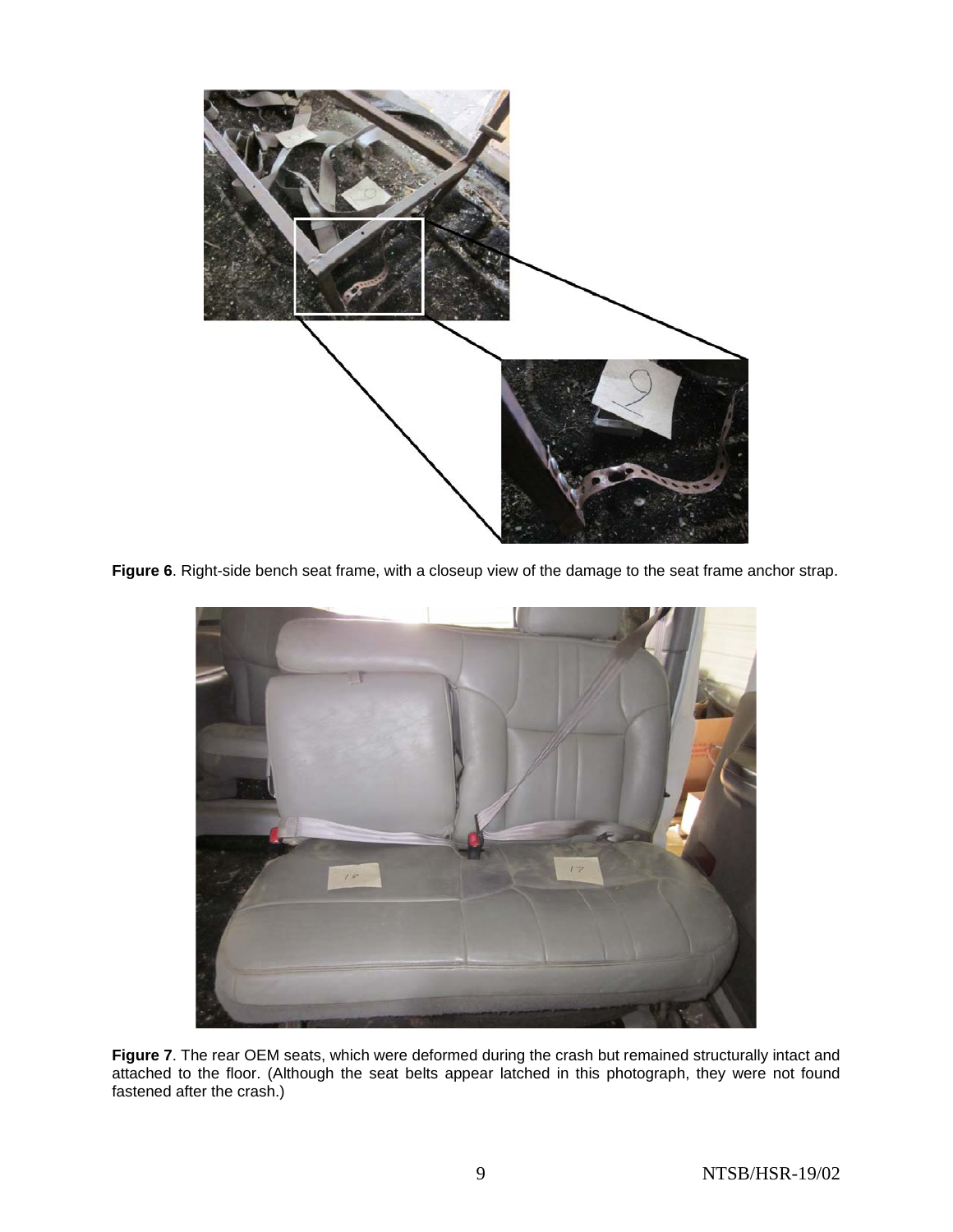Loss of seating integrity can result in additional injuries for both unbelted and belted occupants. Failed seats and seat cushions can introduce sharp surfaces into the passenger compartment and become projectiles that strike occupants within the space. Moreover, when a seat containing a belted occupant fails, the force against the seat belt includes the weight of the seat as well as that of the person, and the person will be displaced from the normal position in the seat that the seat belt is designed to restrain. Both outcomes increase the risk of injury to the belted person. The NTSB has found similar failures of non-OEM bench seats during other investigations, including the investigation of the 2016 stretch limousine crash in Elgin, Illinois.<sup>[18](#page-9-0)</sup>

*Seat Belt System Design and Performance.* The performance of a seat belt system during a collision depends on its design, attachment, and configuration. Postcrash examination of the non-OEM lap belts found that they were installed so that they did not line up appropriately with the seat positions to create adequate occupant loading geometry in the event of a crash.<sup>[19](#page-9-1)</sup> In some locations, the spacing between the anchorage points was extremely narrow, which would result in improper passenger positioning for seat belt effectiveness as well as interfere with the seating of adjacent occupants.<sup>[20](#page-9-2)</sup> For one lap belt, the space between the anchorage points was only 5.75 inches. When worn by occupants in a crash, lap belts with insufficient spacing between anchorage points can cause injuries to the user's pelvis and abdomen, a safety issue that the NTSB identified in its report of the Concan, Texas, crash investigation.<sup>[21](#page-9-3)</sup>

In addition to requiring appropriate spacing to be effective, a lap belt's anchorage to the floor must have sufficient strength to withstand the loads applied by a belted occupant during a crash.<sup>[22](#page-9-4)</sup> Because the passengers in this crash were unbelted, the strength of the lap belt anchorages to the floor during occupant loading cannot be fully assessed. However, the postcrash damage and the seat failures raise general concerns about the adequacy of the seat belt anchorage attachments in limousines. The NTSB's investigation of the Elgin, Illinois, limousine crash yielded additional evidence of problems with seat belt anchorages in limousines.<sup>[23](#page-9-5)</sup> In the Elgin limousine, the non-OEM passenger lap belts were attached by wood screws to a bench seat frame made of plywood. In a crash, a passenger belted to a plywood bench seat would experience only minimal restraint from the seat belt assembly and would suffer injuries similar to those of an unbelted occupant.

<span id="page-9-0"></span><sup>&</sup>lt;sup>18</sup> For more information, see the [NTSB public docket](https://www.ntsb.gov/investigations/SitePages/dms.aspx) for the Elgin, Illinois, investigation; search for NTSB accident HWY16FH008.

<span id="page-9-1"></span><sup>&</sup>lt;sup>19</sup> Title 49 CFR 571.208 specifies performance requirements for the protection of vehicle occupants in crashes, including the type, design, and performance of seat belts for occupant seating locations within a vehicle.

<span id="page-9-2"></span> $20$  The "Survival Factors Group Chairman's Factual Report" in the [NTSB public docket](https://www.ntsb.gov/investigations/SitePages/dms.aspx) for this investigation (search for NTSB accident HWY19MH001) includes a diagram of the seat belt anchor points relative to the seat positions.

<span id="page-9-3"></span><sup>&</sup>lt;sup>21</sup> On March 29, 2017, about 12:20 p.m., a 2007 Dodge Ram 3500 pickup truck, occupied only by its driver, was traveling north on US Highway 83, near Concan, Texas, when it crossed into the southbound lane and collided with a medium-size bus occupied by a driver and 13 passengers. As a result of the crash, the bus driver and 12 passengers were fatally injured. The driver of the truck and one bus passenger were seriously injured. For additional information, see *Pickup Truck Centerline Crossover Collision With Medium-Size Bus on US Highway 83, Concan, Texas, March 29, 2017*, NTSB/HAR-18/02 (Washington, DC: NTSB, 2018).

<span id="page-9-5"></span><span id="page-9-4"></span> $22$  Title 49 CFR 571.210 specifies requirements for seat belt assembly anchorages to ensure their proper location for effective occupant restraint and to reduce the likelihood of failure.

<sup>&</sup>lt;sup>23</sup> See th[e NTSB public docket](https://www.ntsb.gov/investigations/SitePages/dms.aspx) for the Elgin, Illinois, investigation; search for NTSB accident HWY16FH008.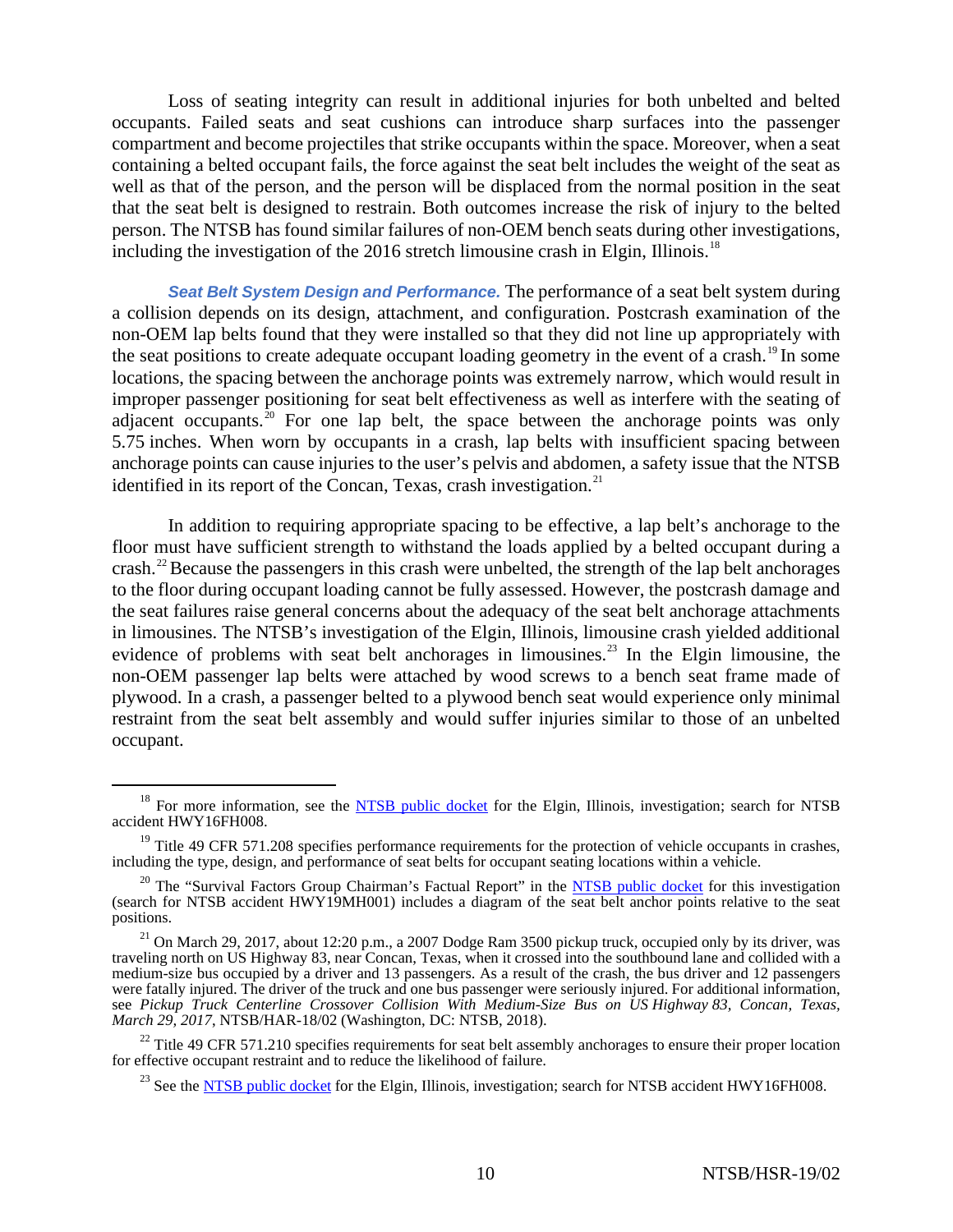During a collision, an effective seat belt must control body motion to enable each user to ride-down the crash forces as the vehicle decelerates, to avoid injury-causing contact with the vehicle structure and other occupants.<sup>[24](#page-10-0)</sup> In a 1986 study, the NTSB examined the use of lap belts in 26 crashes and found resulting injuries ranging from minor to fatal to the head, spine, and abdomen of lap belt users, due to upper body flailing.<sup>[25](#page-10-1)</sup> Side-facing seats present an additional challenge because, in a frontal crash, a person's body moves laterally, creating greater potential for injury if the motion is not well controlled.<sup>[26](#page-10-2)</sup> In its Concan, Texas, crash report, the NTSB concluded that the lap belts provided insufficient protection for passengers seated in the rear of the bus, due to the injuries resulting from the upper body flailing over the lap belt and the pinching/scissoring action of the belt webbing caused by the narrow anchorage points.<sup>[27](#page-10-3)</sup> Similarly, had they been worn by the passengers, the lap belts in the Schoharie crash limousine would not have protected the passengers from upper body flailing. Lap belts also would not have controlled the motion of the bodies, especially in the side-facing seats, to enable maximum ride-down of the crash forces. Although federal standards establish requirements for both lap and lap/shoulder belts, lap/shoulder belts reduce upper body flailing and provide better control of occupant motion during a crash. Therefore, the NTSB concludes that, because lap/shoulder belts provide a greater level of occupant protection than lap belts, lap/shoulder belts should be installed as standard equipment for all passenger seating positions in limousines. Further, the NTSB recommends that NHTSA require lap/shoulder belts for each passenger seating position on all new vehicles modified to be used as limousines.

Although lap/shoulder belts provide greater safety than lap belts, they are not the complete answer to the seating system deficiencies found in this crash. Because survival space was maintained in a portion of the passenger compartment and the passengers may have had an opportunity to ride-down the crash forces in the Schoharie crash, injuries to occupants within the passenger compartment might have been mitigated by a combination of adequate seat integrity, well-designed passenger lap/shoulder belts, and proper seat belt use.<sup>[28](#page-10-4)</sup> These were not available in the crash limousine. Therefore, the NTSB concludes that the non-OEM seats and lap belt systems

<span id="page-10-0"></span><sup>&</sup>lt;sup>24</sup> The concept of "ride-down" refers to the gradual deceleration experienced by passengers who remain within the compartment and attached (restrained) to a crashing vehicle during its movement and crush before coming to rest. The passenger benefits from the energy absorbed by the vehicle crush and deformation. (See Concan report, NTSB/HAR-18/02, and *Collision of CSXT Freight Train and Murray County School District School Bus at Railroad/Highway Grade Crossing, Conasauga, Tennessee, March 28, 2000,* NTSB/HAR-01/03 [Washington, DC: NTSB, 2001].)

<sup>25</sup> See *Performance of Lap Belts in 26 Frontal Crashes*, NTSB/SS-86/03 (Washington, DC: NTSB, 1986).

<span id="page-10-2"></span><span id="page-10-1"></span><sup>26</sup> See *Civil Aircraft Side-Facing Seat Research Summary,* [2012 Federal Aviation Administration lateral-facing](https://www.faa.gov/data_research/research/med_humanfacs/oamtechreports/2010s/media/201218.pdf)  [seating study,](https://www.faa.gov/data_research/research/med_humanfacs/oamtechreports/2010s/media/201218.pdf) DOT/FAA/AM-12/18, R. DeWeese and others, November 2012. This aviation study found that, because of excessive flailing, an occupant seated in a side-facing (lateral) seat was at increased risk of injury. Further, the study found that, because of the need to provide the same level of safety to occupants in side-facing seats as to those in forward- and rear-facing seats, excessive upper body flailing and associated injuries could be reduced through a combination of effective seat belt system geometry with a barrier.

 $27$  See Concan report, NTSB/HAR-18/02.

<span id="page-10-4"></span><span id="page-10-3"></span> $28$  (a) The extensive damage focused at the front of the limousine suggests that the crash forces may have been dissipated to some extent by the front crush, possibly reducing the forces on passengers. (b) A NHTSA study stated that, "In 2016, the use of seat belts in passenger vehicles saved an estimated 14,668 lives of occupants 5 and older." By comparison, it stated that an estimated 2,756 lives of occupants 13 and older were saved by frontal airbags. (See *Traffic Safety Facts—Lives Saved in 2016 by Restraint Use and Minimum-Drinking-Age Laws*, Report No. DOT HS 812 454, National Highway Traffic Safety Administration. [Washington, DC: NHTSA 2017].)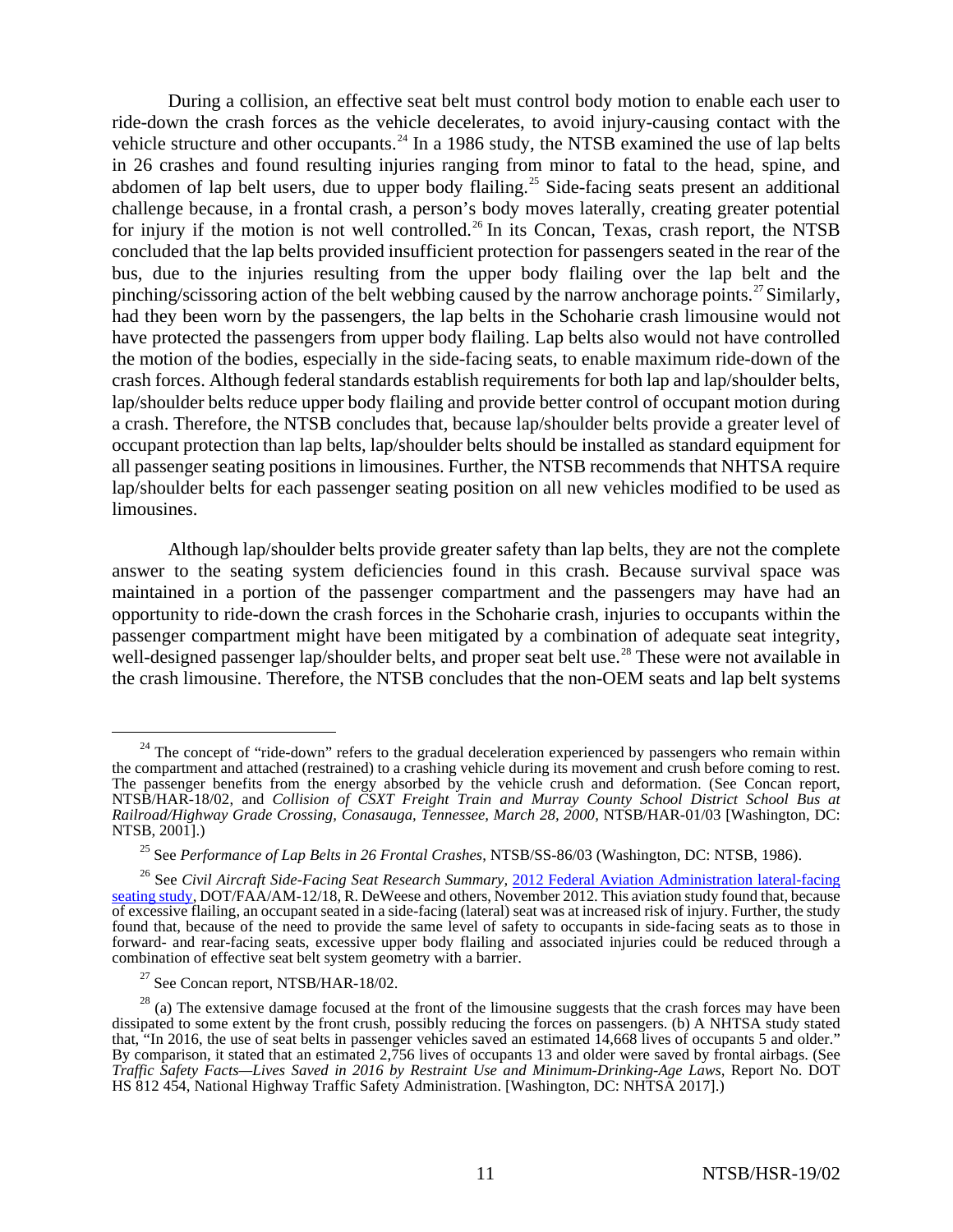in the modified portion of the passenger compartment, including their structural anchorage points, were not properly designed for occupant crash protection.

The Schoharie crash shows that a comprehensive solution is required to address the multiple occupant protection problems associated with seating systems on limousines that have been modified from other types of vehicles. Federal standards could provide such a solution. Therefore, the NTSB recommends that NHTSA require that seating systems installed in new vehicles modified to be used as limousines meet minimum performance standards to ensure their integrity during a crash.

## **Seat Belt Accessibility and Use**

As described above, the passenger seat belt systems on the Schoharie crash limousine were poorly designed and would not have provided adequate protection. The NTSB previously investigated a 2014 limousine crash that occurred in Cranbury, New Jersey, in which the vehicle's non-OEM seats were equipped with lap/shoulder belts and the integrity of the seats was maintained during the crash sequence.<sup>[29](#page-11-0)</sup> Despite the presence of lap/shoulder belts, all five occupants within the passenger compartment were unbelted at the time of the rear-end crash, resulting in one passenger fatality and four passengers sustaining serious injuries.

In the case of the Schoharie crash limousine, the evidence indicates that none of the passengers were wearing the available lap or lap/shoulder belts at the time of the crash. The non-OEM seat belts were under the bench seats and invisible to passengers. Examination of three other similar limousines used by Prestige Limousine showed that, in the perimeter bench seats, the lap belts were also under the seats, rendering them inaccessible to passengers. After the Schoharie crash, NTSB investigators had to remove the bench seats to gain access to the seat belts. Inspection of the other limousines owned by Prestige Limousine and visits to other limousine companies indicated that seat belts in the non-OEM perimeter seating areas are often not accessible to passengers. Further, investigators of the previously noted stretch limousine crash in Elgin, Illinois, also found that the seat belts installed in the perimeter seating area were not accessible to passengers, and that the passengers were not wearing them at the time of the crash. Therefore, the NTSB concludes that, if seat belts on limousines are not readily assessible to the passengers, they are unlikely to be worn.

The industry should be informed of the passenger safety risks posed by inaccessible seat belts. Therefore, the NTSB recommends that the National Limousine Association educate member limousine operators on the life-saving benefits of proper seat belt use, and recommend that they develop methods to (1) ensure that seat belts are functional and accessible to the passengers and (2) encourage passengers to use them.

Currently in New York, limousines are not required to have seat belts for the rear passengers; however, the New York legislature is considering legislation that would require motor vehicles such as the Schoharie limousine to have at least two seat belts for the front seat and seat belts for the seats in the passenger compartment. $30$ 

<span id="page-11-0"></span> $^{29}$  See Cranbury accident report, NTSB/HAR-15/02.

<span id="page-11-1"></span><sup>&</sup>lt;sup>30</sup> See New York State Assembly bills [A. 2157](https://nyassembly.gov/leg/?default_fld=%0D%0A&leg_video=&bn=a2157&term=2019&Summary=Y&Actions=Y&Memo=Y) and [S. 6191.](https://nyassembly.gov/leg/?default_fld=&leg_video=&bn=S06191&term=2019&Summary=Y&Actions=Y)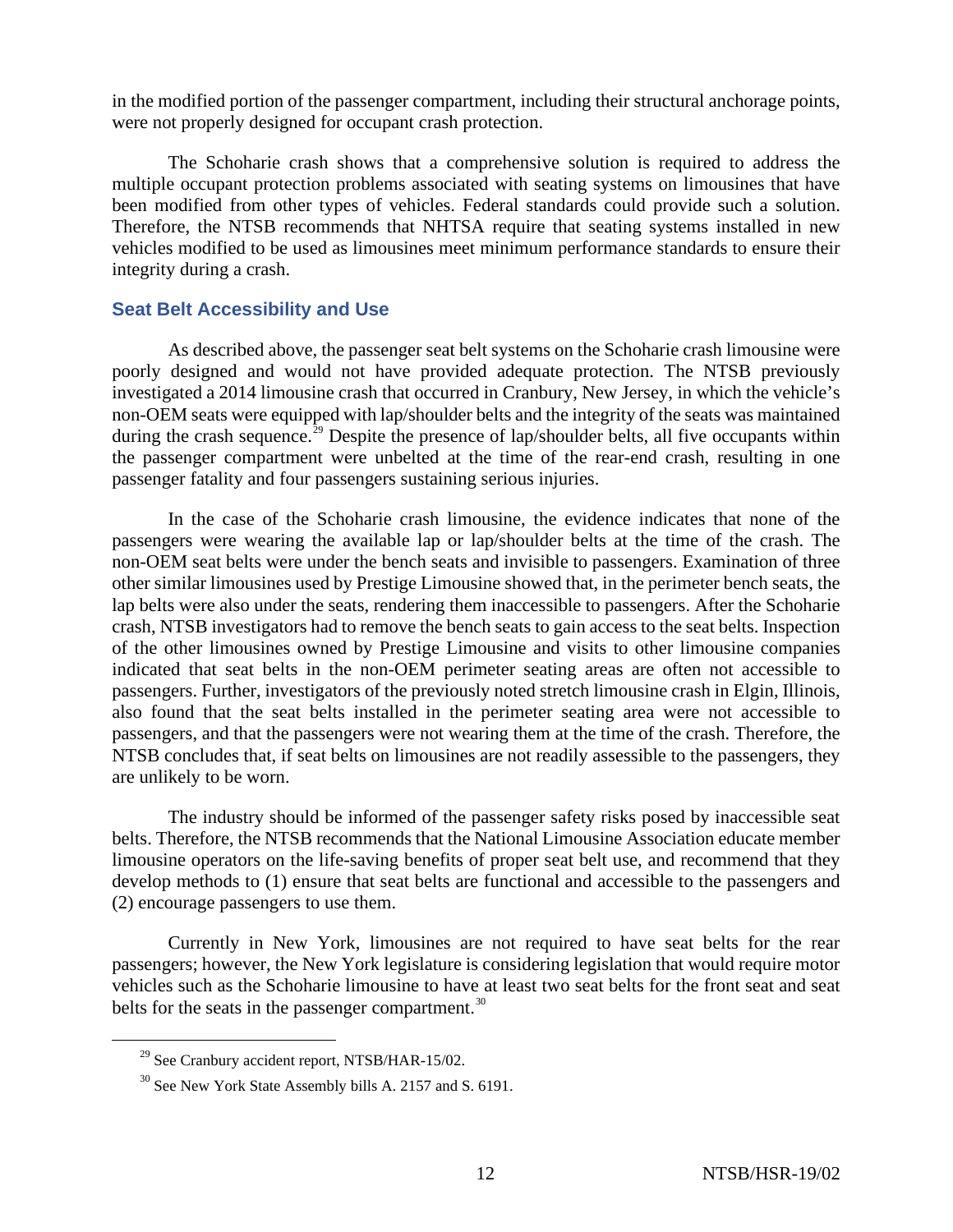With respect to inspections, in New York, all limousines are required by the NYSDOT to undergo commercial vehicle safety inspections twice a year.<sup>[31](#page-12-0)</sup> The current inspection does not include examination of seat belts. Therefore, the NTSB recommends that the NYSDOT, as an addition to its regular state inspection process, ensure that seat belts are functional and accessible in all limousines in the state equipped with passenger seat belts.

### **Seat Belt Use Enforcement**

The benefits of seat belt systems are clear, and the corresponding reduction in fatalities is considerable.<sup>[32](#page-12-1)</sup> However, a seat belt system, whether in a passenger vehicle, motorcoach, or medium-size bus, is only effective when used. New York state law governing seat belt use requires that the driver and front passenger wear a seat belt. The state seat belt use requirement does not apply to rear seat passengers (unless they are 16 years old or younger). New York has primary enforcement for seat belts, which means that a police officer can issue a traffic ticket solely for failure by the driver or front seat passenger to wear a seat belt. The law also allows the officer to issue a ticket for a driver who does not ensure that rear seat passengers 16 years old or younger are properly secured by a seat belt or in a safety seat appropriate for their age and weight.

All vehicle occupants should have the same level of protection, wherever they are seated. Seat belt use laws with primary enforcement for passengers of buses and specialty vehicles, such as limousines, would have the same effect as they do for passenger cars, SUVs, and trucks: they would increase the use of seat belts and reduce injuries and fatalities. The NTSB concludes that extending New York's mandatory seat belt use laws with primary enforcement to all vehicles, including for all limousine passengers in all seating positions, would decrease fatalities.

In its report on a 2014 crash that took place in Davis, Oklahoma, the NTSB issued Safety Recommendation H-15-42 to the 50 states, the District of Columbia, and Puerto Rico: $33$ 

### H-15-42

Enact legislation that provides for primary enforcement of a mandatory seat belt use law for all vehicle seating positions equipped with a passenger restraint system.

The status of this recommendation for the state of New York is "Open—Acceptable Response." Based on the lack of seat belt use by the passengers in the Schoharie crash, the NTSB reiterates Safety Recommendation H-15-42 to the state of New York.

 $31$  Vehicle inspection will be an issue addressed in the final report on this investigation.

 $32$  In 2016, seat belts saved nearly 15,000 lives. (See [NHTSA seat belts save lives webpage.](https://www.nhtsa.gov/seat-belts/seat-belts-save-lives))

<span id="page-12-2"></span><span id="page-12-1"></span><span id="page-12-0"></span><sup>33</sup> *Truck-Tractor Semitrailer Median Crossover Collision With Medium-Size Bus on Interstate 35, Davis, Oklahoma, September 26, 2014*, NTSB/HAR-15/03 (Washington, DC: NTSB 2015).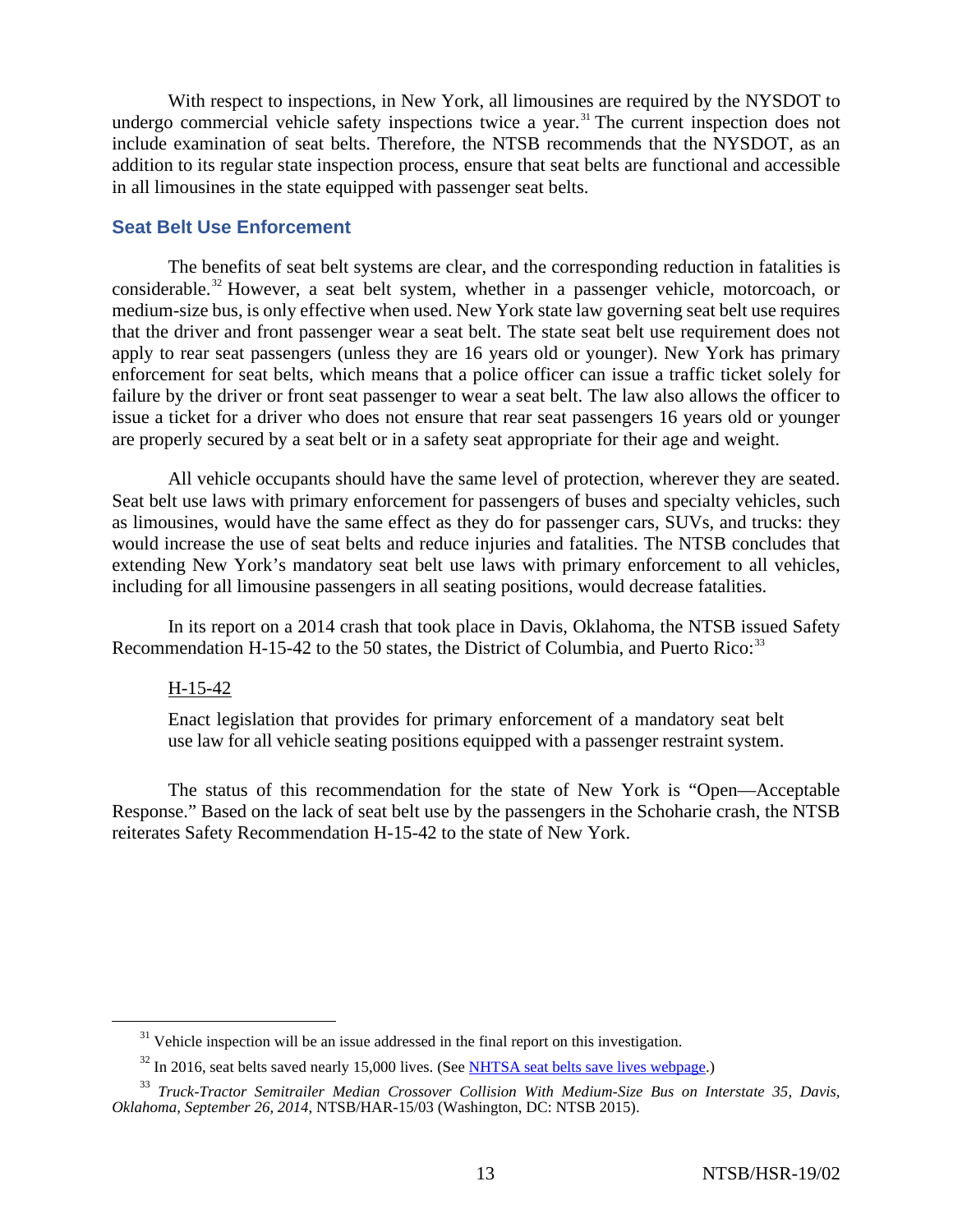# **Findings**

- 1. The crash was not survivable for the limousine driver.
- 2. Because lap/shoulder belts provide a greater level of occupant protection than lap belts, lap/shoulder belts should be installed as standard equipment for all passenger seating positions in limousines.
- 3. The non-original equipment manufacturer seats and lap belt systems in the modified portion of the passenger compartment, including their structural anchorage points, were not properly designed for occupant crash protection.
- 4. If seat belts on limousines are not readily assessible to the passengers, they are unlikely to be worn.
- 5. Extending New York's mandatory seat belt use laws with primary enforcement to all vehicles, including for all limousine passengers in all seating positions, would decrease fatalities.

# **Recommendations**

## *New Recommendations*

### **To the National Highway Traffic Safety Administration:**

Require lap/shoulder belts for each passenger seating position on all new vehicles modified to be used as limousines. (H-19-14)

Require that seating systems installed in new vehicles modified to be used as limousines meet minimum performance standards to ensure their integrity during a crash. (H-19-15)

## **To the New York State Department of Transportation:**

As an addition to your regular state inspection process, ensure that seat belts are functional and accessible in all limousines in the state equipped with passenger seat belts. (H-19-16)

#### **To the National Limousine Association:**

Educate member limousine operators on the life-saving benefits of proper seat belt use, and recommend that they develop methods to (1) ensure that seat belts are functional and accessible to the passengers and (2) encourage passengers to use them. (H-19-17)